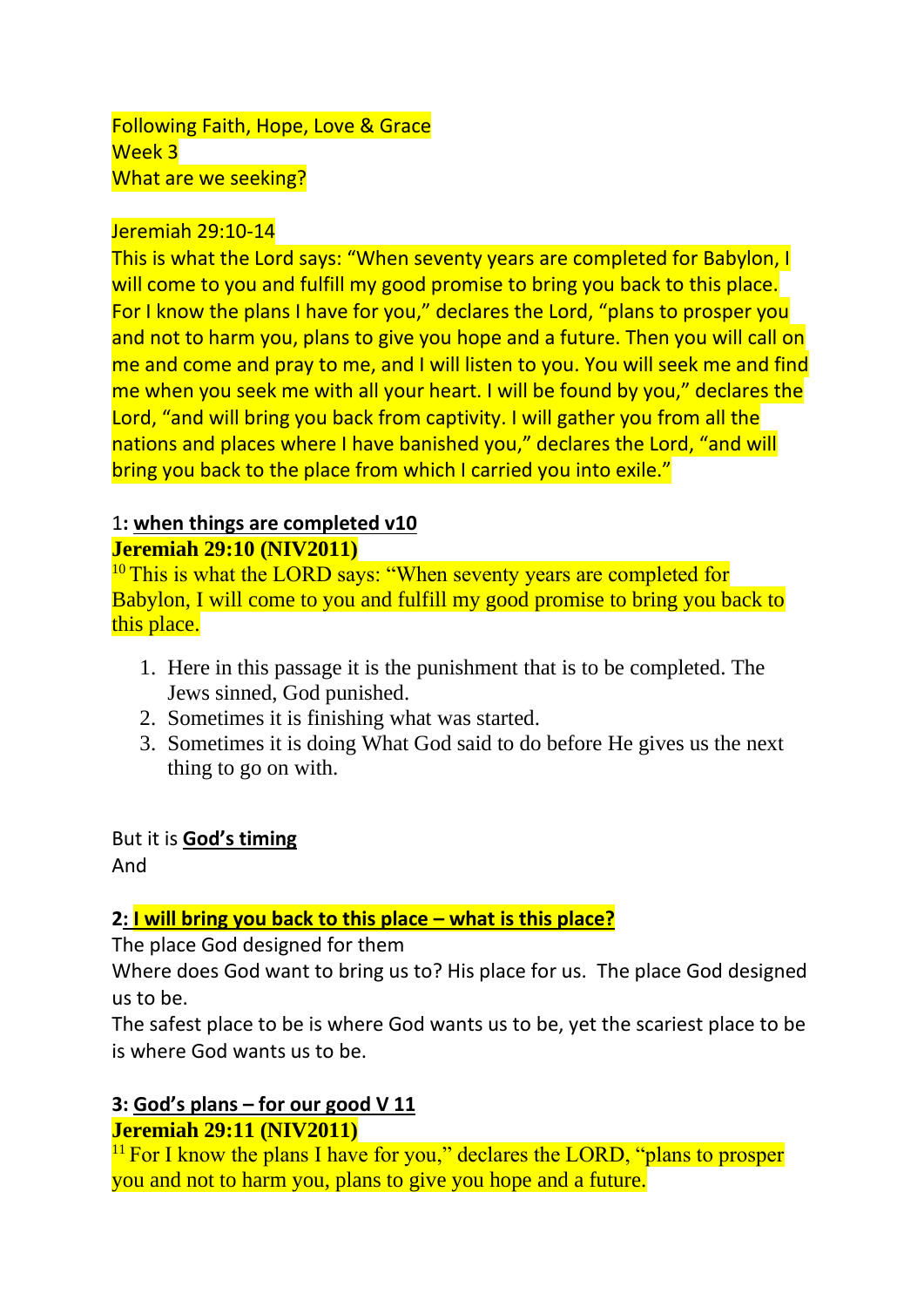Notice it is about God's plan – not what we think, not what we want – but God's plan.

And that plan is good for us, actually it is best for us.

Prosper – what does God mean Not harm – what does God mean Give hope- what does God mean A future – what does God mean.

We usually look at these thought processes from a corporate perspective But

What if we took this personally?

Look at our own self – what does God want us to prosper in, what does God want to protect us from, what hope does God want to give us, what is in our future?

### **4: Then we will call. V13**

**Jeremiah 29:12-13 (NIV2011)** 

 $12$  Then you will call on me and come and pray to me, and I will listen to you.  $13$  You will seek me and find me when you seek me with all your heart.

Some would think that It appears here that when we get our life together we will call on God.

That's a bit backwards according to these verses. It is too easy to isolate the verses from each other. The context is that God is bringing things together in His time, He knows what is ahead, and He knows the purposes of it. THEN when it is all laid out for us –

Then we get it. THEN we respond.

I think we get the point here that it isn't our seeking which enacts God's purposing but God who pulls things together so we will reach out to Him, and to use the term used in the passage "Seek" him.

But what is seek? What does it mean to us.

Well to seek is more intense than to look, it is to search out with a purpose, it is to identify something significant.

So let me say it again.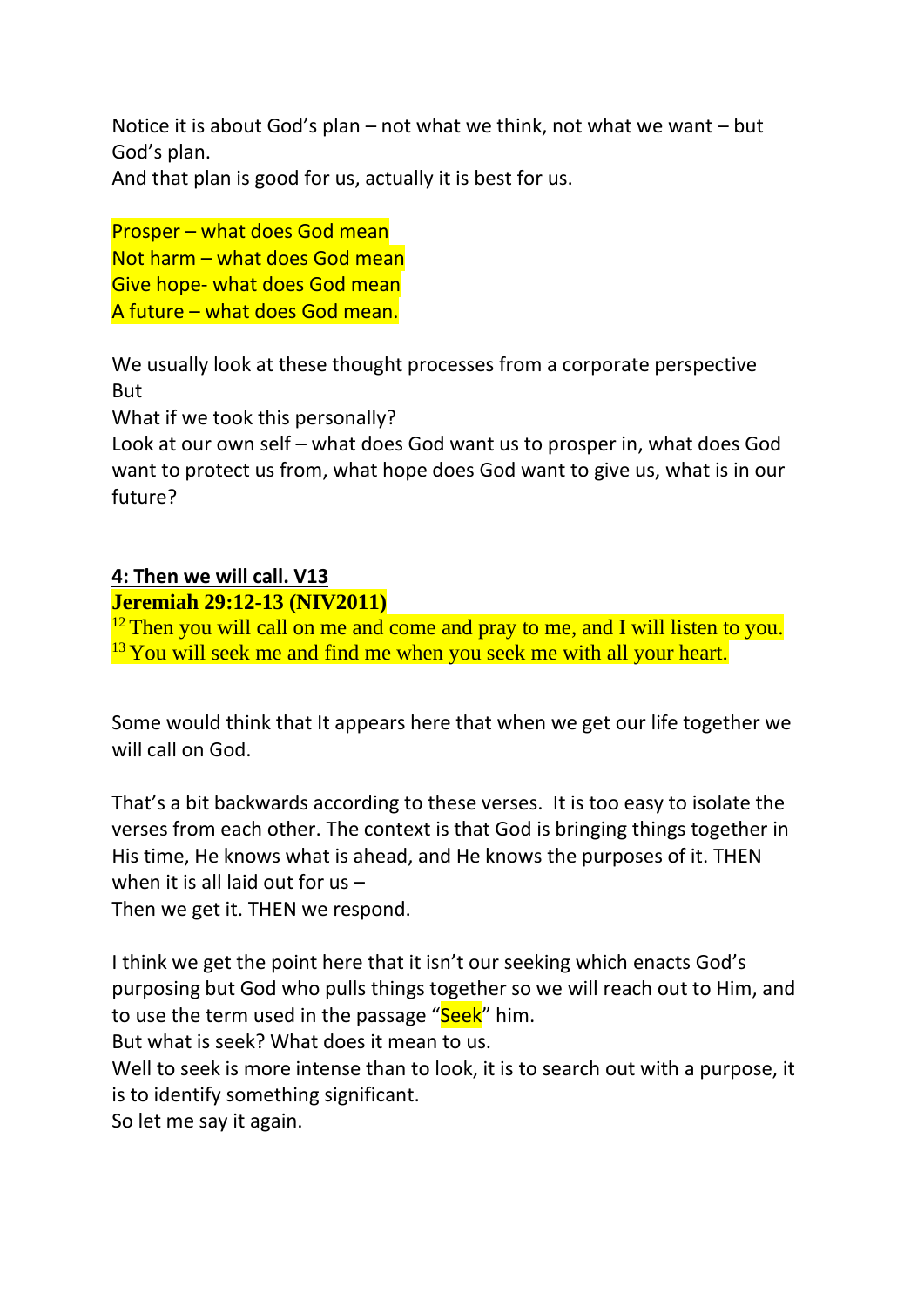Notice it is after God has set the plans that we will prosper, not be harmed, have hope and a future.

After God has done His thing we get with the program.

John Stickl, Follow the cloud) Pg 23 – "We often believe that Jesus was inviting Peter to follow and he is inviting us to follow because he needs us to do things for him"….. "But the truth is Jesus invites us to follow him for our good not his."

When we recognise God's good intent – we want to know what He has for us!

Too often we think it is our obedience that enacts God working. That is backwards**. God works THEN we respond**. Sure, God answers prayer and listens to our concerns and He responds yet it is God who calls the shots and we need to be in tune with that.

#### Now look at v 13 again: **Jeremiah 29:12-13 (NIV2011)**

 $12$  Then you will call on me and come and pray to me, and I will listen to you.  $13$  You will seek me and find me when you seek me with all your heart.

You will seek me and find me when you seek me **with all your heart.**

This is not about us being enlightened by knowing God, it is about recognising God's rightful place in our lives and responding to that and to Him.

And notice too it is holistic. It is about all of your heart, all of our being. It's putting it all in the ring for God. The whole thing that got the Israelites sent into exile was that they weren't fair dinkum with God. They still worshipped but they didn't live the lifestyle God wanted them to. There was no justice and mercy in their expression of who God is, there was no living for God daily, it was all about loving for self. Sounds a bit like today doesn't it.

And notice- it is about getting back to God, it's about being where God designed us to be.

#### **Jeremiah 29:14 (NIV2011)**

<sup>14</sup> I will be found by you," declares the LORD, "and will bring you back from captivity. I will gather you from all the nations and places where I have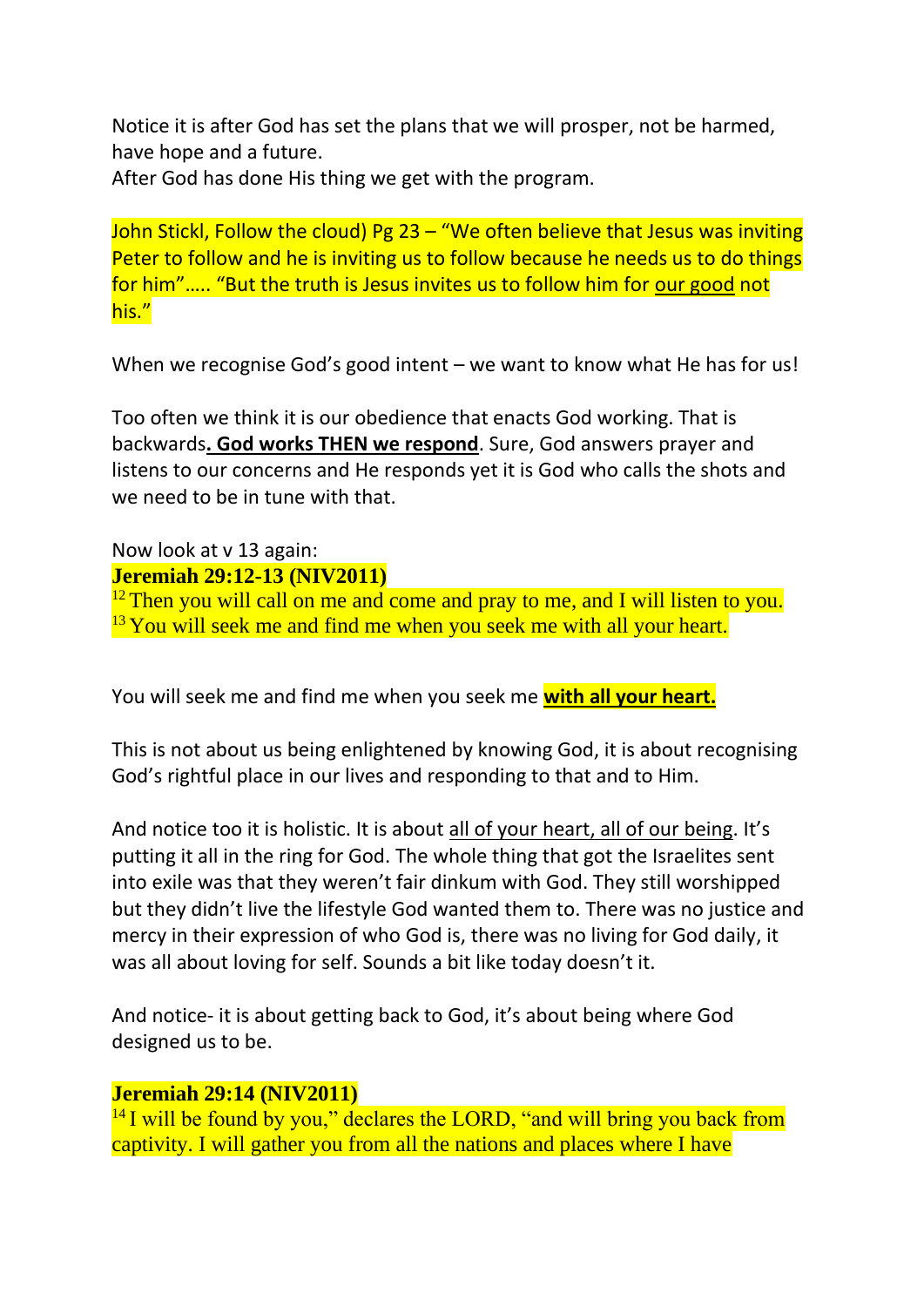banished you," declares the LORD, "and will bring you back to the place from which I carried you into exile."

God wants us to be in His spot. He wants us to be where He thinks we will be best. In the context of this passage – God wanted His people back in the land that He set aside for them.

### AND

He wants us where He has best designed us for. Locationaly, physically, vocationally, ministry wise, mission wise and of course from a spiritual development perspective.

Where is your God spot?

Now it would be nice to leave it there.

### **BUT**

The context carries us to the next bit.

Jer 29:15 "Because you have said, 'The LORD has raised up prophets for us in Babylon,'

Jer 29:16 thus says the LORD concerning the king who sits on the throne of David, and concerning all the people who dwell in this city, your kinsmen who did not go out with you into exile: Jer 29:17 'Thus says the LORD of hosts, behold, I am sending on them sword, famine, and pestilence, and I will make them like vile figs that are so rotten they cannot be eaten. Jer 29:18 I will pursue them with sword, famine, and pestilence, and will make them a horror to all the kingdoms of the earth, to be a curse, a terror, a hissing, and a reproach among all the nations where I have driven them, Jer 29:19 because they did not pay attention to my words, declares the LORD, that I persistently sent to you by my servants the prophets, but you would not listen, declares the

LORD.'

Jer 29:20 Hear the word of the LORD, all you exiles whom I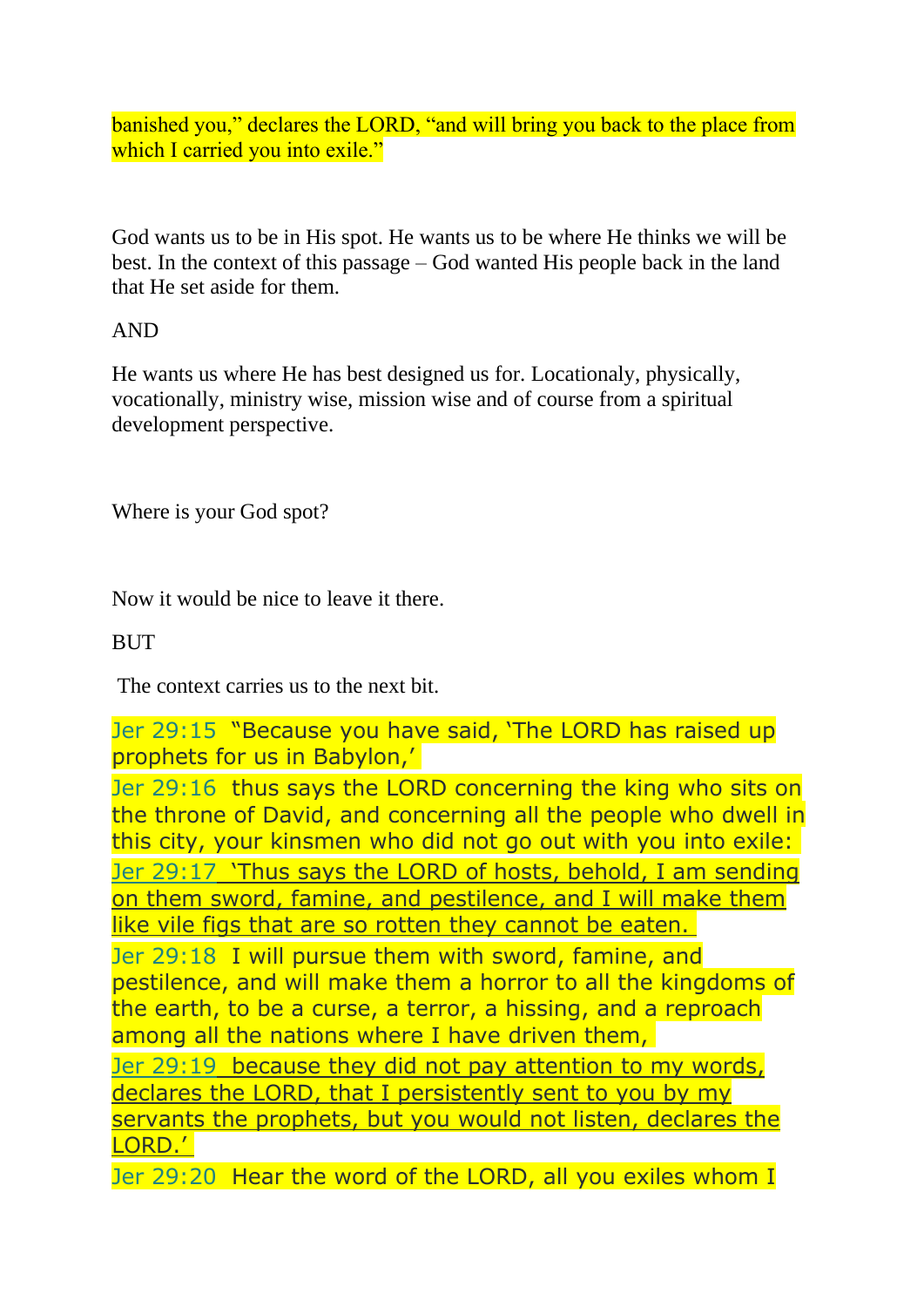sent away from Jerusalem to Babylon:

Jer 29:21 'Thus says the LORD of hosts, the God of Israel, concerning Ahab the son of Kolaiah and Zedekiah the son of Maaseiah, who are prophesying a lie to you in my name: Behold, I will deliver them into the hand of Nebuchadnezzar king of Babylon, and he shall strike them down before your eyes.

Jer 29:22 Because of them this curse shall be used by all the exiles from Judah in Babylon: "The LORD make you like Zedekiah and Ahab, whom the king of Babylon roasted in the fire,"

Jer 29:23 because they have done an outrageous thing in Israel, they have committed adultery with their neighbors' wives, and they have spoken in my name lying words that I did not command them. I am the one who knows, and I am witness, declares the LORD."

See the underlined verses:

Jer 29:17 'Thus says the LORD of hosts, behold, I am sending on them sword, famine, and pestilence, and I will make them like vile figs that are so rotten they cannot be eaten.

Jer 29:19 because they did not pay attention to my words, declares the LORD, that I persistently sent to you by my servants the prophets, but you would not listen, declares the LORD.'

Because they haven't listened God will keep dealing with them. Oh.

You see there are consequences of our actions, our decisions, our thought processes. Now, where do we put that???? I'll let you work that through.

So, what has this to do with us now?

Isn't that where we say we want to be? In the spot God wants us to be. Isn't it the direction we want to go? Following God's plan. I think we need to be realistic about our evaluations.